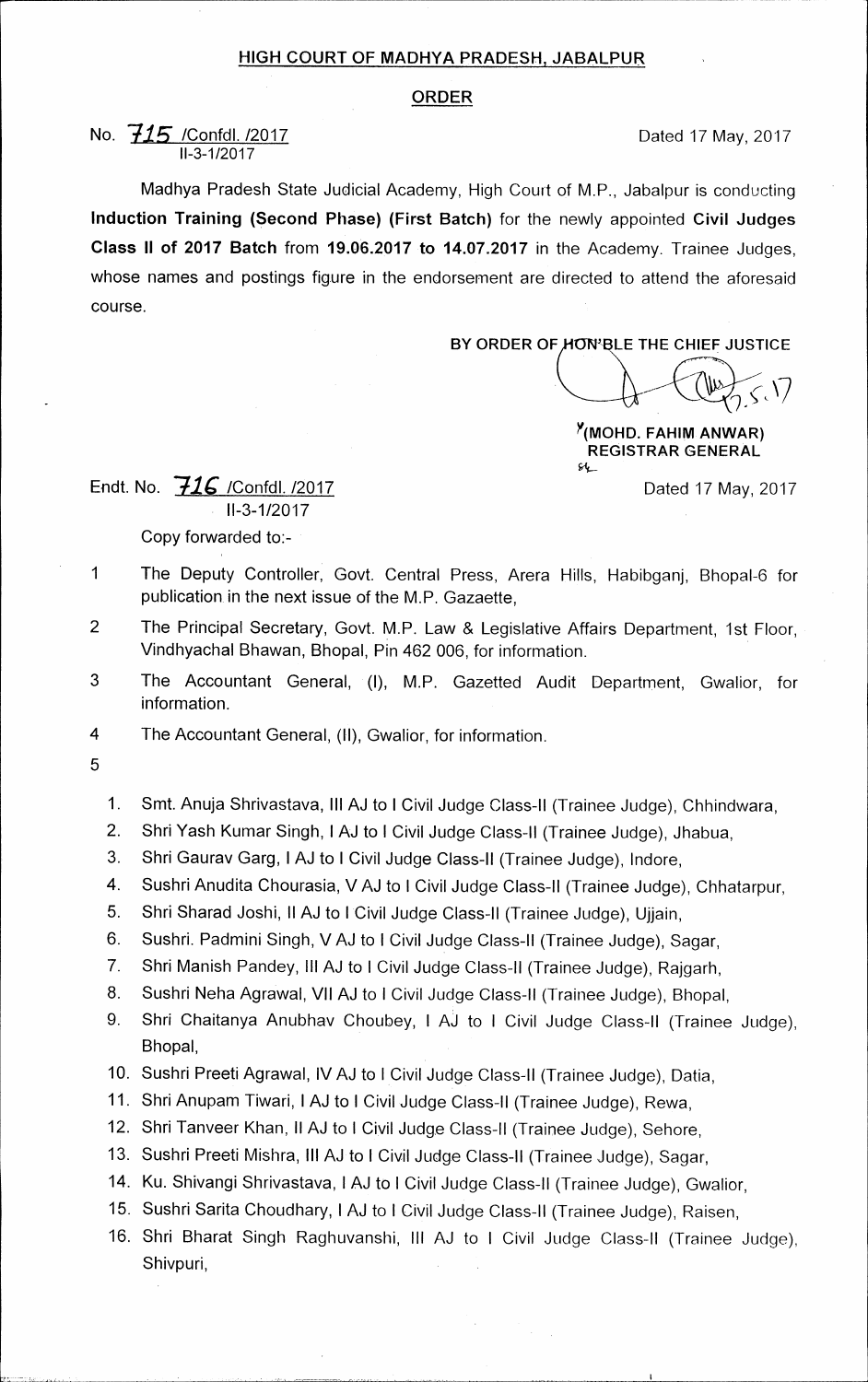17. Sushri Ankita Shrivastava, Ill AJ to I Civil Judge Class-II (Trainee Judge), Satna,

- 18. Shri Anirudha Jain, II AJ to I Civil Judge Class-II (Trainee Judge), Mandsaur,
- 19. Smt. Rakhi Devaliya, II AJ to I Civil Judge Class-II (Trainee Judge), Burhanpur,
- 20. Shri Mahesh Kumar Tripathi, Ill AJ to I Civil Judge Class-II (Trainee Judge), Sidhi,
- 21. Ku. Vijayshri Rathore, V AJ to I Civil Judge Class-II (Trainee Judge), Betul,
- 22. Sushri Renu Yadav, IV AJ to I Civil Judge Class-II (Trainee Judge), Morena,
- 23. Shri Nadeem Javed Khan, I AJ to I Civil Judge Class-II (Trainee Judge), Dewas,
- 24. Shri Sharad Jaiswal, Ill AJ to I Civil Judge Class-II (Trainee Judge), Bhind,
- 25. Sushri Sanjana Malviya, V AJ to I Civil Judge Class-II (Trainee Judge), Vidisha,
- 26. Sushri Renu Khan, I AJ to I Civil Judge Class-II (Trainee Judge), Bhind,
- 27. Sushri Anjali Patel, IV AJ to I Civil Judge Class-II (Trainee Judge), Dhar,
- 28. Shri Rajeev Patel, V AJ to I Civil Judge Class-II (Trainee Judge), Guna,
- 29. Shri Sushil Gehlot, III AJ to I Civil Judge Class-II (Trainee Judge), Jhabua,
- 30. Shri Rohit Kumar, II AJ to I Civil Judge Class-II (Trainee Judge), Gwalior,
- 31. Ku. Mrinalini Singh, IV AJ to I Civil Judge Class-II (Trainee Judge), Satna,
- 32. Sushri Priyanka Ojha, V AJ to I Civil Judge Class-II (Trainee Judge), Shivpuri,
- 33. Shri Radhakrishan Yadav, II AJ to I Civil Judge Class-II (Trainee Judge), Tikamgarh,
- 34. Shri Ramavtar Patel, I AJ to I Civil Judge Class-II (Trainee Judge), Panna,
- 35. Shri Jitendra Singh Parmar, I AJ to I Civil Judge Class-II (Trainee Judge), Mandleshwar.
- 36. Sushri Sapna Patwa, III AJ to I Civil Judge Class-II (Trainee Judge), Shajapur,
- 37. Shri Gaurav Chourasia, II AJ to I Civil Judge Class-II (Trainee Judge), Chhatarpur,
- 38. Shri Sachin Sahu, IV AJ to I Civil Judge Class-II (Trainee Judge), Katni,
- 39. Sushri Arti Arya, IV AJ to I Civil Judge Class-II (Trainee Judge), Vidisha,
- 40. Sushri Purnima Kothe, III AJ to I Civil Judge Class-II (Trainee Judge), Khandwa,
- 41. Sushri Santa Dawar, II AJ to I Civil Judge Class-II (Trainee Judge), Dhar,
- 42. Ku. Vijayshri Suryavanshi, VI AJ to I Civil Judge Class-II (Trainee Judge), Bhopal,
- 43. Sushri Puja Singh Mourya, II AJ to I Civil Judge Class-II (Trainee Judge), Dewas,
- 44. Shri Arvind Gurjar, I AJ to I Civil Judge Class-II (Trainee Judge), Guna,
- 45. Shri Shailendra Uikey, I AJ to I Civil Judge Class-II (Trainee Judge), Seoni,
- 46. Shri Rahul Solanki, III AJ to I Civil Judge Class-II (Trainee Judge), Ratlam,
- 47. Shri Vedprakash Sagar, I AJ to I Civil Judge Class-II (Trainee Judge), Datia,
- 48. Sushri Anna Glori Toppo, X AJ to I Civil Judge Class-II (Trainee Judge), Bhopal, for information and compliance with a direction to participate in the aforesaid course as per above mentioned schedule.

The nominated Judicial Officers are directed to observe the following instructions:

- To bring with them the records prepared by them during the task entrusted to them during their Second Phase Field Training.
- To apprise themselves with the contents of the Joining Instructions available on the MPSJA website www.mpsja.gov.in & www.mpsja.mphc.gov.in and observe the same.